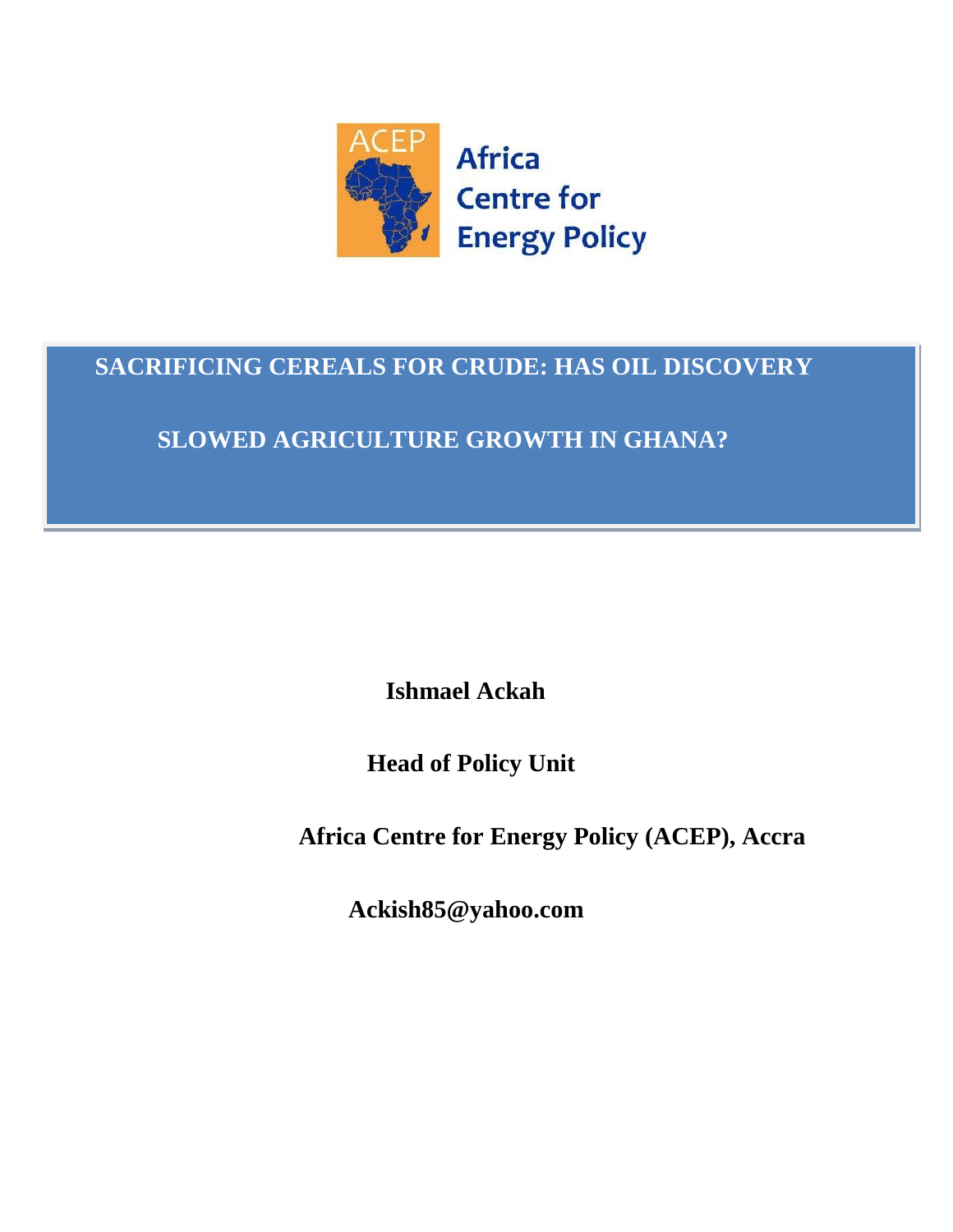#### **Abstract**

This study applies the quadratic hill climbing model, stepwise regression, and a dynamic generalized method of moments to investigate the relationship between oil rents and agriculture growth in Ghana. Agriculture, once considered the backbone of Ghana's economy recorded a reduction of its contribution to GDP from 45% in 1992 to 22% in 2013 and a growth rate of 0.04 in 2015. The results from all models confirm an inverse relationship between oil rents and agriculture output. Further, availability of agriculture land is a major driver of agriculture output. Since oil resources are exhaustible and oil revenues are volatile, the study recommends a sustainable investment plan that emphasis on diversification, private investment in the agriculture value chain, and productive land use, and encourages higher percentage of revenues into agriculture.

Oil revenues, Agriculture, Ghana, Oil Production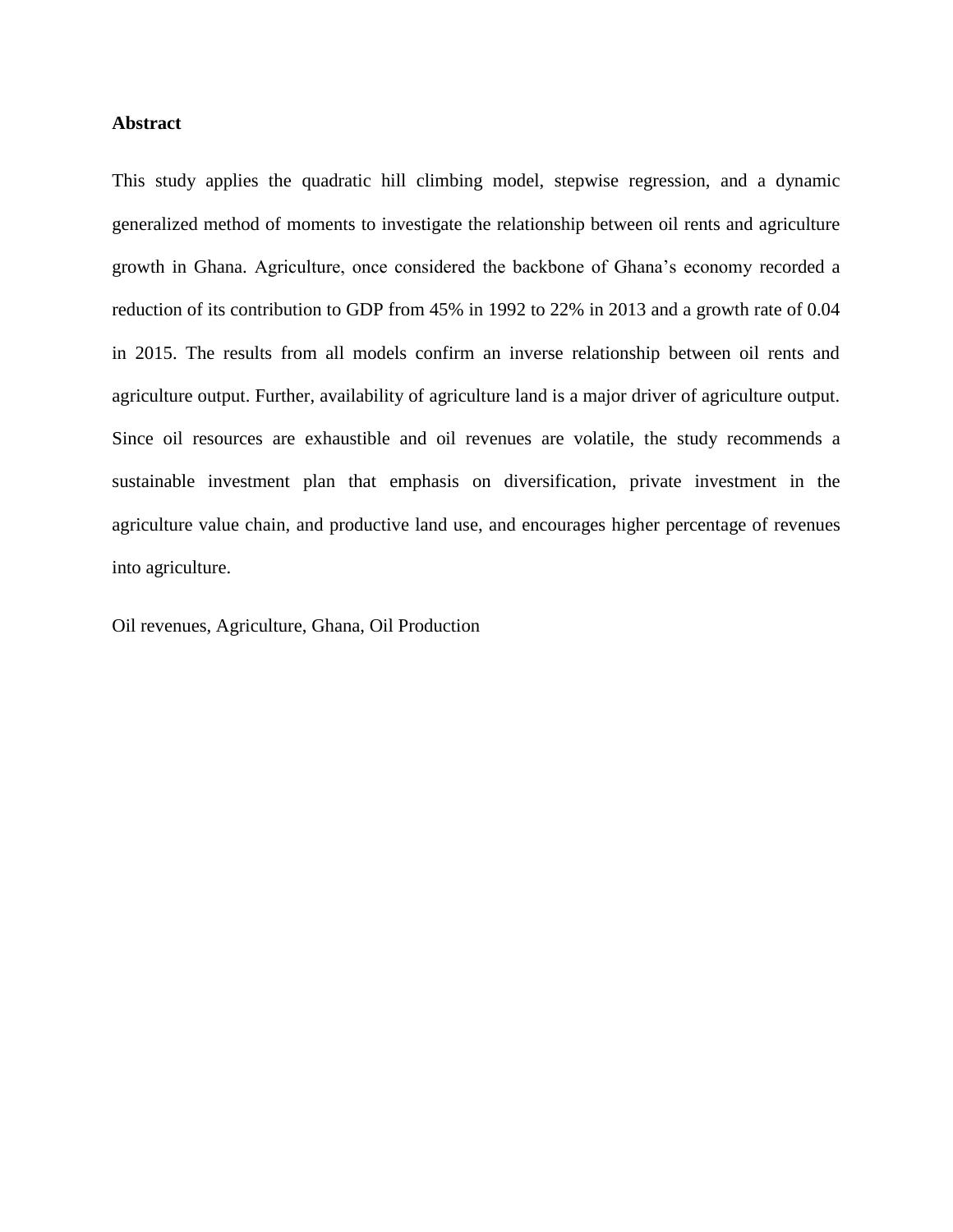#### **1.0 Background**

Sustainable development has been a global policy issue since the UN established the Brundtland Commission in 1987. According to the World Commission on Environment and Development (1987), "sustainable development is development that meets the needs of the present generation without compromising the ability of future generations to meet their own needs. It contains within it two key concepts: the concept of 'needs', in particular the essential needs of the world's poor, to which overriding priority should be given; and the limitations imposed on the environment's ability to meet present and future needs. Based on this definition, Beckner (2009) identifies three tenets of sustainable development. First is the intergenerational equity which describes just sharing of natural resource benefits between the present and future generations. The second is the intra-generational equity which defines equitable distribution of natural resource wealth among the present generation. Third is the physiocentric ethics which describes the need to take nature into consideration when harnessing natural resources.

The purpose of sustainable development is therefore to satisfy the needs of the today whilst taking into consideration the needs of future generation and the environment. In order to achieve this goal, Baumgartner and Quaas, (2009) recommends that natural resources should be used in three ways. To begin with, scarce and non-renewable natural resources can be used in alternative ways to achieve any of the goals. For instance, instead of exploring for only oil, a little of oil and non-oil natural resources such as agriculture can be explored to enhance sustainability. This calls for diversification of the source of natural resource. Secondly, scarce resources can be used to achieve alternative goals. Lastly, scarce resources can be used to achieve some of the goals and other legitimate societal goals.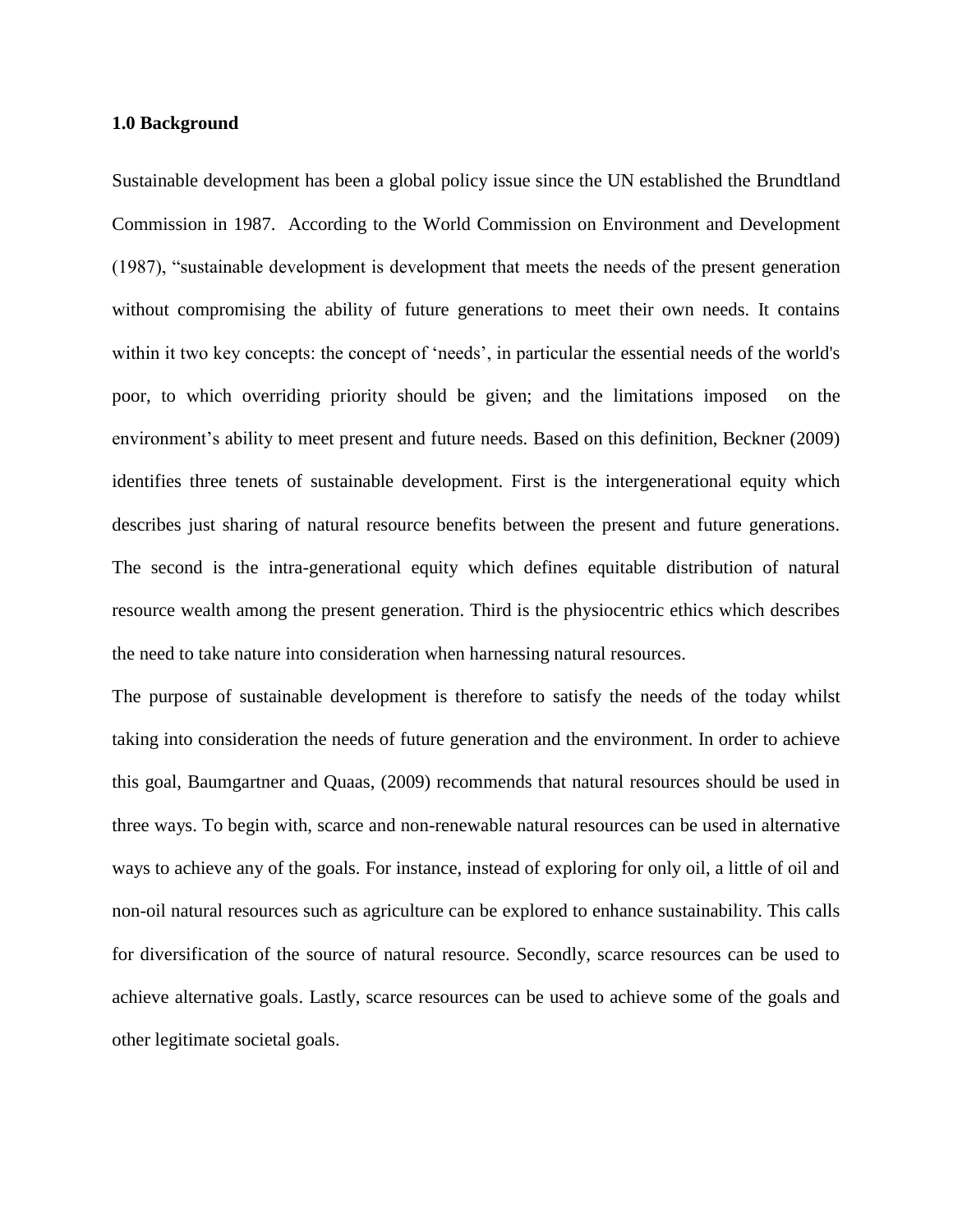At the heart of sustainable development is the concept of diversification. Instead of investing in capital resources, it appears developing economies usually spend resource rents on subsidizing current consumption. According to Limi (2006), investment in man-made capital, human capital, transparency, and good governance are some of the channels through which resource rents are translated into economic development.

According to World Bank (2009), agriculture can function in tandem with other sectors to produce faster growth, reduce poverty, and sustain the environment and thus contributing to sustainable development. The agricultural sector contribution to development can be achieved through three (3) main ways; as an economic activity; as a livelihood, and as a provider of environmental services. Agriculture can be a source of growth for the national economy, an opportunity for investment by the private sector and a prime driver of agriculture-related industries and the rural nonfarm economy. It can also boost the income and standard of living of the rural folks particularly in developing countries who depend primarily on agriculture for their livelihood. Agricultural sector growth and productivity play a crucial role in accomplishing the goals of sustainable growth and substantial poverty reduction in developing countries.

Ghana's Agricultural sector is made up of food crops, livestock, fisheries, cocoa and forestry subsectors. The main aim of this sector is to ensure food security and facilitate the production of agricultural raw materials for industry and agricultural commodities for export. Agriculture in Ghana is largely practiced on a smallholder basis on family-operated farms using basic equipment to produce about 80% of the total output and predominantly rain-fed. The agricultural sector employs over 40% of the population and until recently used to be the backbone of Ghana's economy. For example, between 2000 and 2008 the agricultural sector on average contributed 39% to GDP compared to 31% and 26% contribution by the services and industrial sector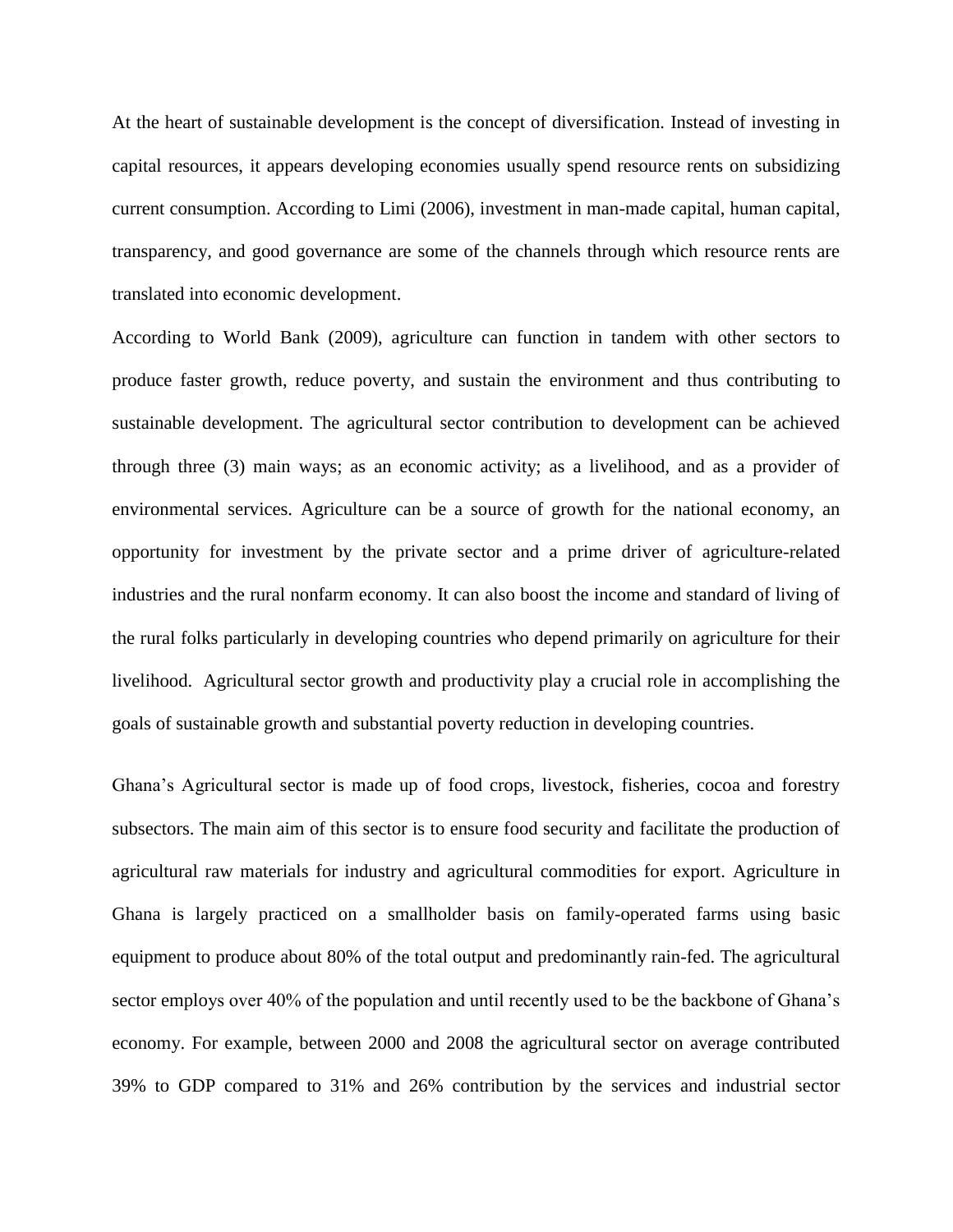respectively according to the Ghana Statistical Service (2010). Whilst the rainfall pattern has been mostly blamed for the decline in agriculture growth, this study contributes to the literature on the resource curse by investigating the role of both economic (oil rents) and geographic factors (rainfall) on agriculture output in Ghana.

#### **1.1 Agriculture Growth and Oil Revenues**

The exploitation of newly-discovered natural resources such as oil can provide substantial resources to Governments and to factors of production employed in the booming sectors. However, how these resource booms are spent can create substantial macroeconomic upheavals, including the so-called Dutch Disease whereby existing successful sectors are harmed because of a loss of international competitiveness (Dessus et al., 2009). The judicious allocation and use of natural resource revenues can help a country diversify its economy away from the natural resource sector and hence safeguard against Dutch disease as evidenced in other countries. For instance, Botswana, a resource rich country depends on minerals for 40% of its GDP, but has been growing at an average of 7.8% annually since the 1980's (Limi, 2006).

Figure 2.0 shows the contribution of agriculture to GDP and oilrent. Agriculture contributed 45% of Ghana's GDP in 1992. This decreased to 40% in 2002 and 22% in 2012.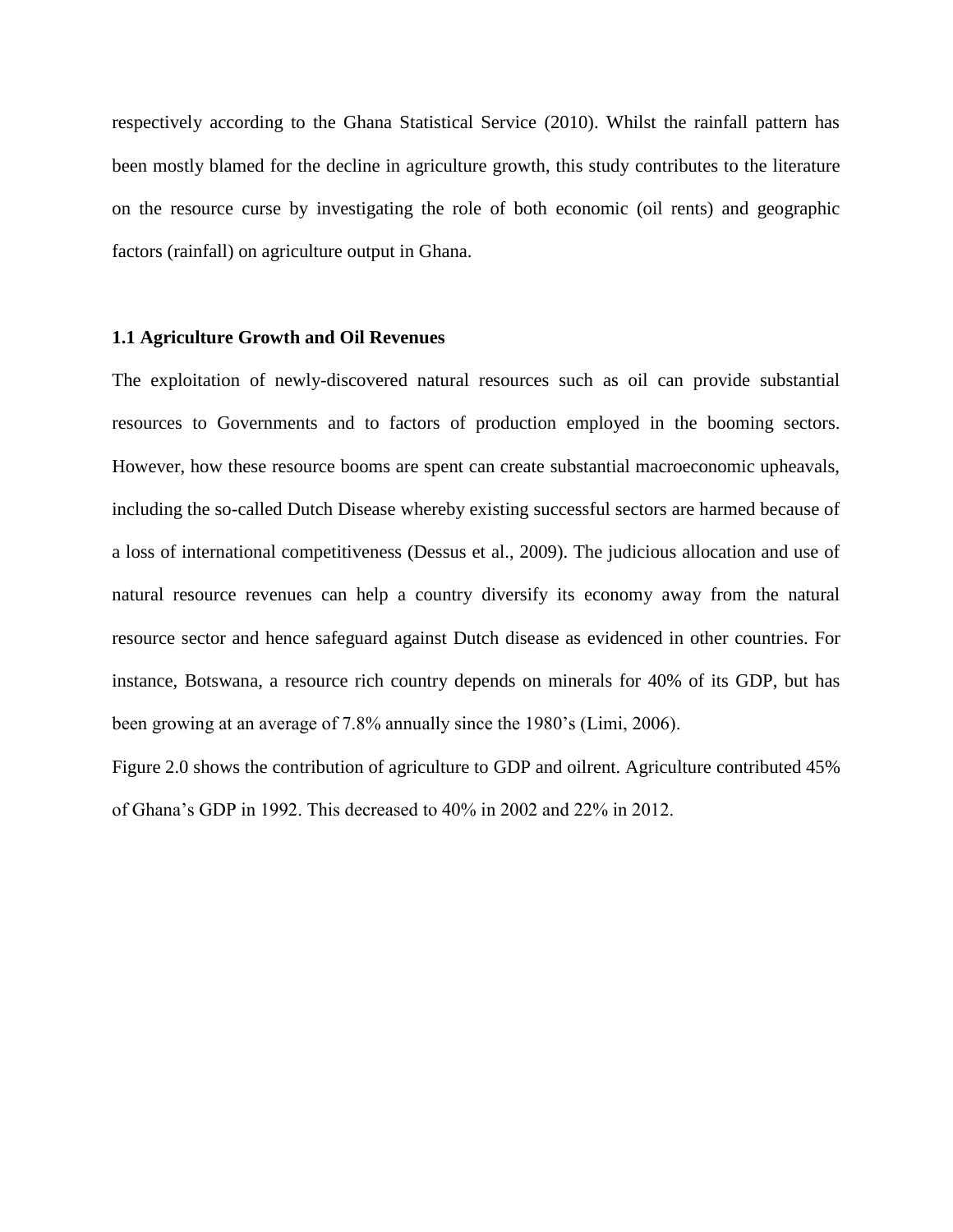

**Figure 1: Trend in oil rent and Agricultural sector contribution to GDP**

In Figure 2, the growth rate of agriculture sector is shown. For instance, the growth rate of the agriculture sector was 5.3% in 2010. This is projected to be reduced to 0.04% in 2015

The crop subsector was severely affected as it experienced a negative growth rate in 2015 (MOFEP, 2016). These statistics have consequences on Ghana's food sufficiency and has contributed to the huge import bill. It also has consequences for the many rural poor who depend solely on the agricultural as a source of their livelihood. The Agriculture sector contribution to GDP has also been on the decline. As can be seen from Figure1, the sector's contribution to GDP in 2010 was 29.8% and declined to 22.4% in 2013.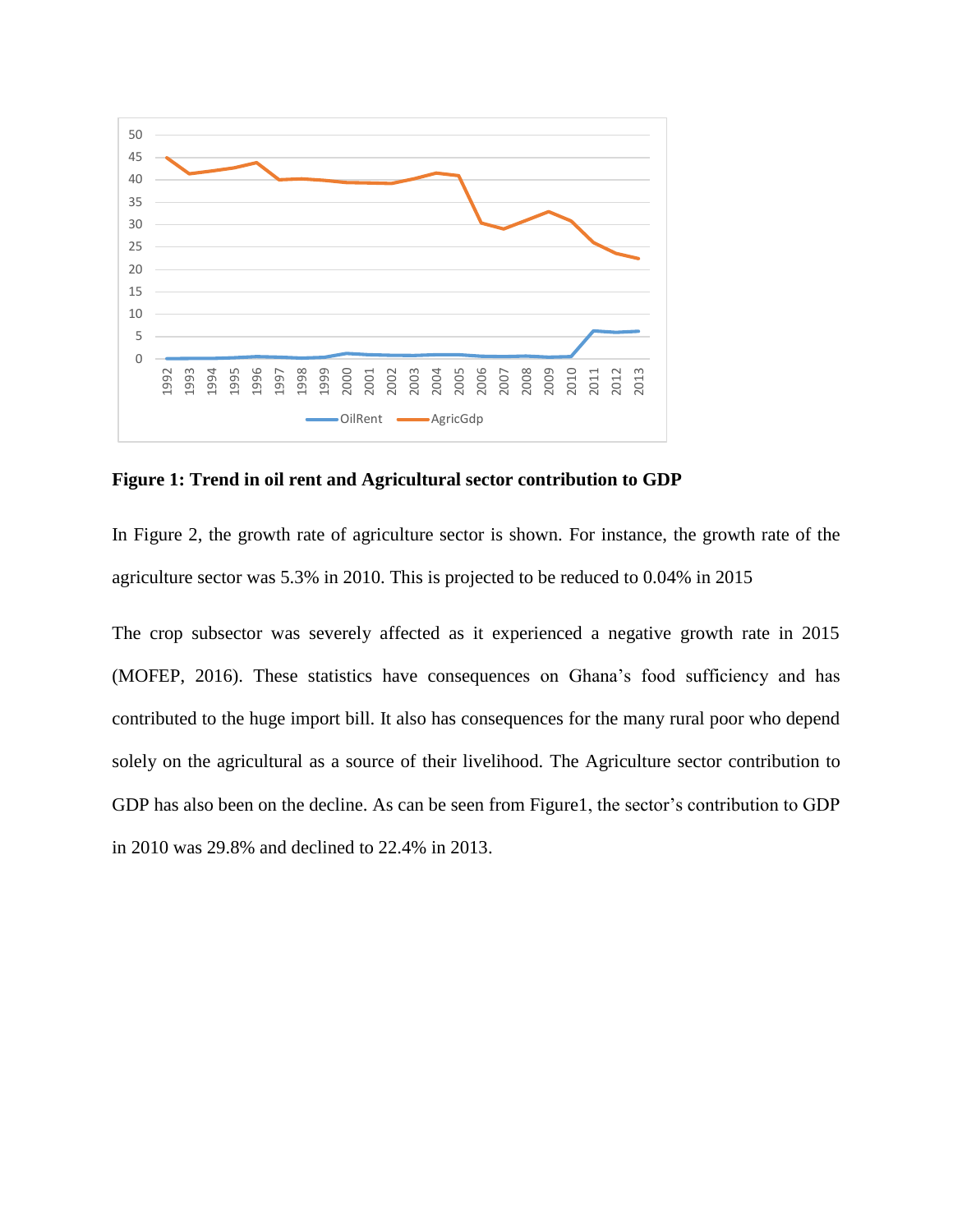

**Figure 2: Trend in the Agriculture sector growth rate**

This trend supports the call by the Africa Centre for Energy for the Ministry of Finance to narrow the ABFA allocation to agriculture modernization and education to boost output, reduce the wage bill, enhance food sufficiency, reduce rural-urban migration, and support poverty reduction. This goal is in tandem with the objectives of the ABFA in Ghana's Petroleum Revenue Management Act (PRMA). According to Section 21(2) of the PRMA, the objectives of the ABFA is *to maximize the rate of economic development; equality of economic opportunity and to undertake even and balanced development of the regions*.

Since attaining lower middle income status in 2011, development assistance to Ghana has been dwindling. In 2015, grant disbursement from development partners for the first three-quarters of 2015 was GH $\mathcal{L}1$ ,507.9 million, 16.4 percent lower than the budget target of GH $\mathcal{L}1$ ,694.1 million (MOFEP, 2016). The statistics call for diversification and prudent management of oil revenues.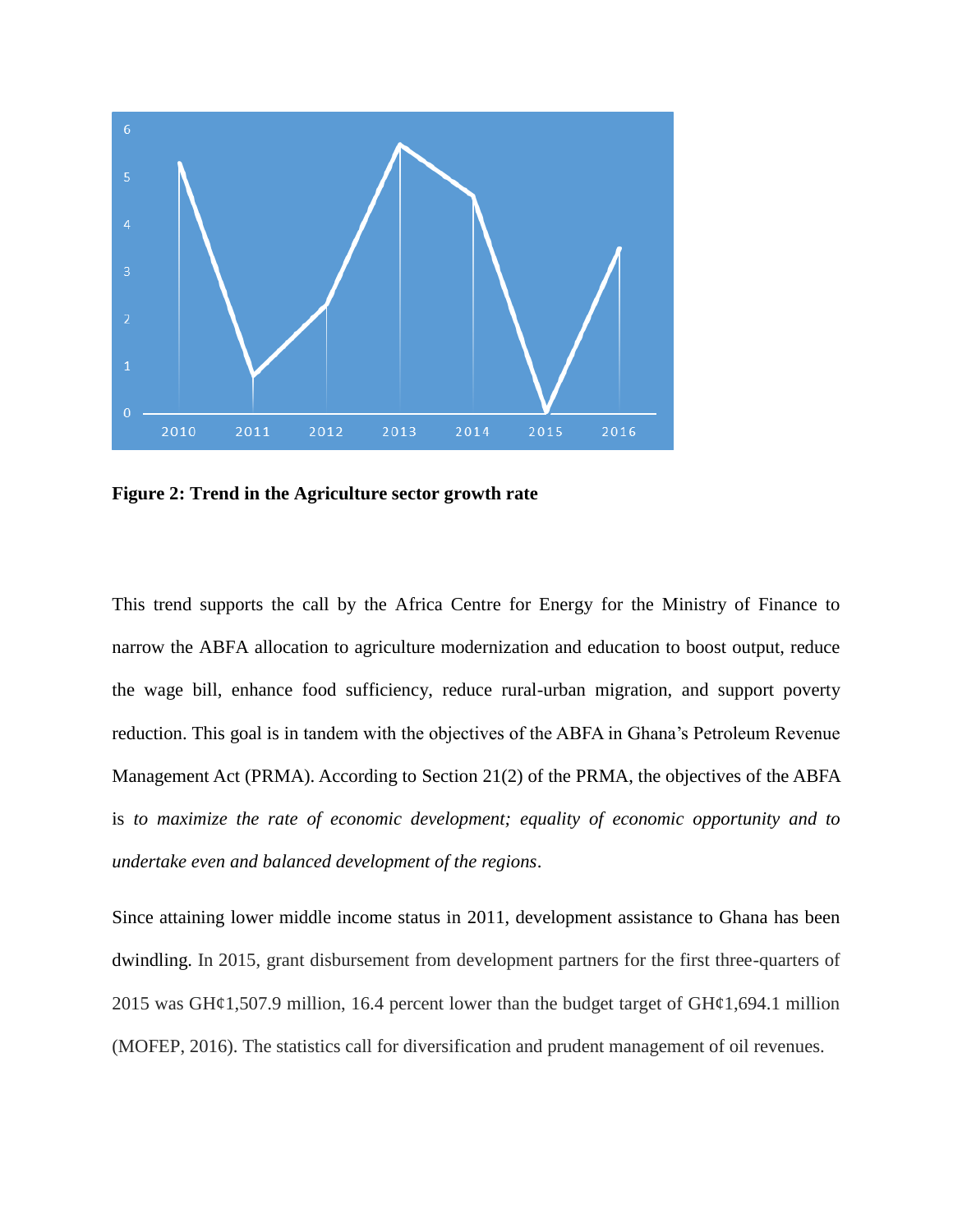#### **1.2 Oil Revenue Framework in Ghana**



**Figure 3: Ghana's Petroleum Revenue Management Framework** 

The Ghana Petroleum Revenue Management Act (PRMA) 2011 (Act 815) provides a framework for the collection, allocation and management of petroleum revenue in a responsible, transparent, accountable and sustainable manner. From the framework oil revenue management framework shown in Figure 3, two types of spending from the petroleum revenues are prescribed by the law; spending by the National Oil Company (NOC) in this case Ghana National Petroleum Corporation (GNPC) and spending by the Central Government (Annual Budgeting Funding Amount). The size of the NOCs spending is determined by the size of its equity financing requirement in producing blocks plus a proportion not exceeding 55% of the net carried and participating interest. The law stipulates that a maximum of 70% of annual petroleum revenues less the equity financing cost of the national oil company (referred to as "benchmark revenues"),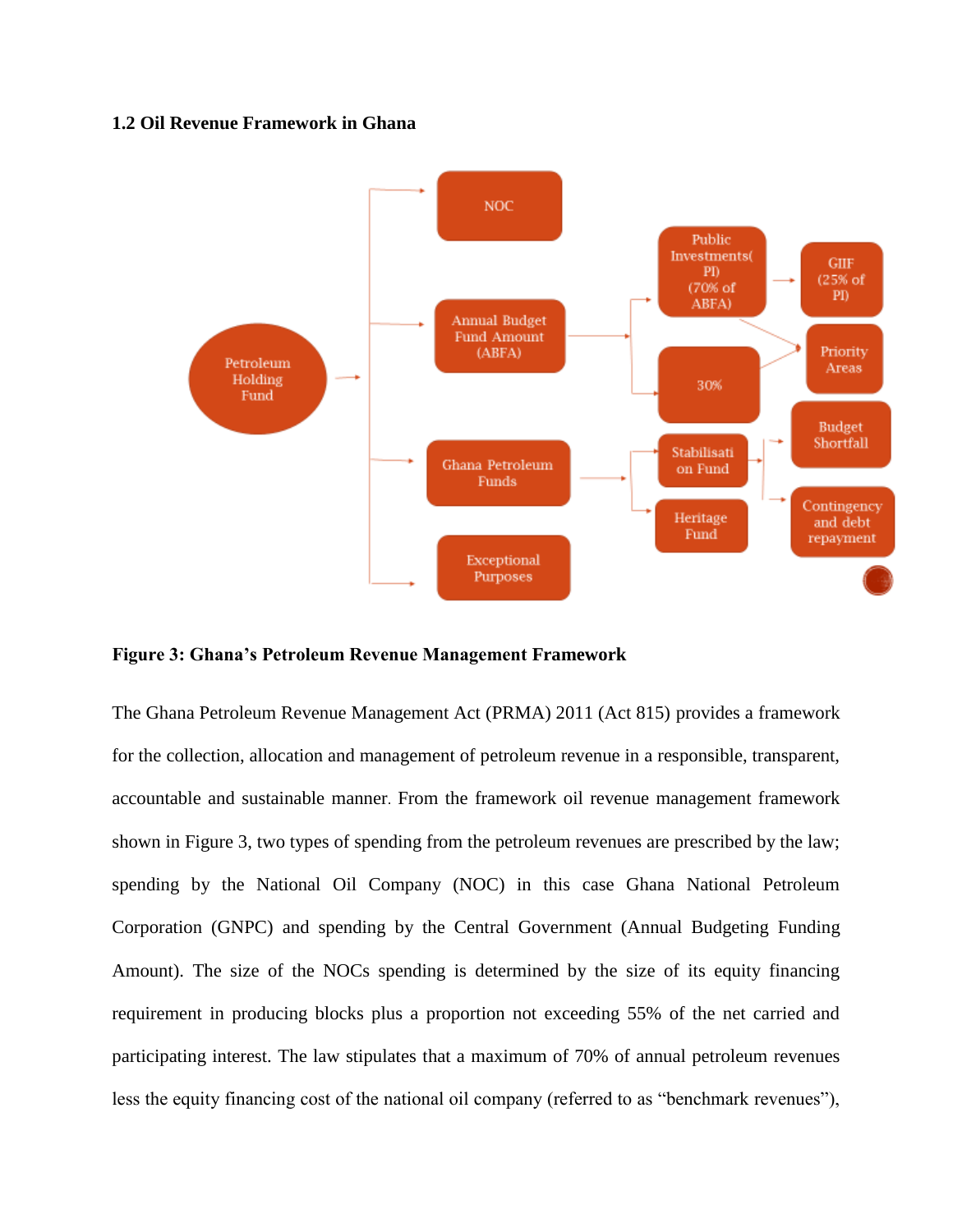shall be transferred to the budget i.e. Annual Budget Funding Amount (ABFA). The remaining 30% according to the law shall be saved in the Petroleum Funds made up of the Stabilization Fund (SF) and the Heritage Fund (HF). This is however applicable during the period of oil production. However, after oil depletion, the ABFA shall be equal to the real returns on financial assets of the Petroleum Fund. The SF is used to cushion the budget on the use of petroleum revenues against revenue shortfalls arising from price and production volatilities. The HF on the other hand is an endowment fund used only when the oil and gas resources are depleted i.e. an instrument to achieve intergenerational equity.

## **2.0 Literature Review**

Matsuyama (1992) derives a formal model of what is called the "linkages approach" to the analysis of the role of natural resources for growth. He investigates the role of agriculture in a model in which manufacturing is characterized by learning-by-doing. He concludes that forces that push the labor force away from manufacturing and toward agriculture lower the growth rate of the economy by reducing the learning-induced growth of manufacturing. Because the learning effects are external to the firm, market equilibrium is not efficient. Yet, as Sachs and Warner (1999, p. 15) observe, "such a framework is less relevant for a natural resource sector such as oil production, which uses very little labor and therefore does not directly draw employment from manufacturing." Grossman and Helpman (1991) as well as Feenstra (1996) have worked out models in which a country that is lagging technologically can be driven by trade to specialize in traditional goods and thereby experience a reduction in its long-run growth rate. Such models formalize old arguments about infant industries and the need for temporary protection to catch up with more advanced countries (Rodriguez and Rodrik, 2000).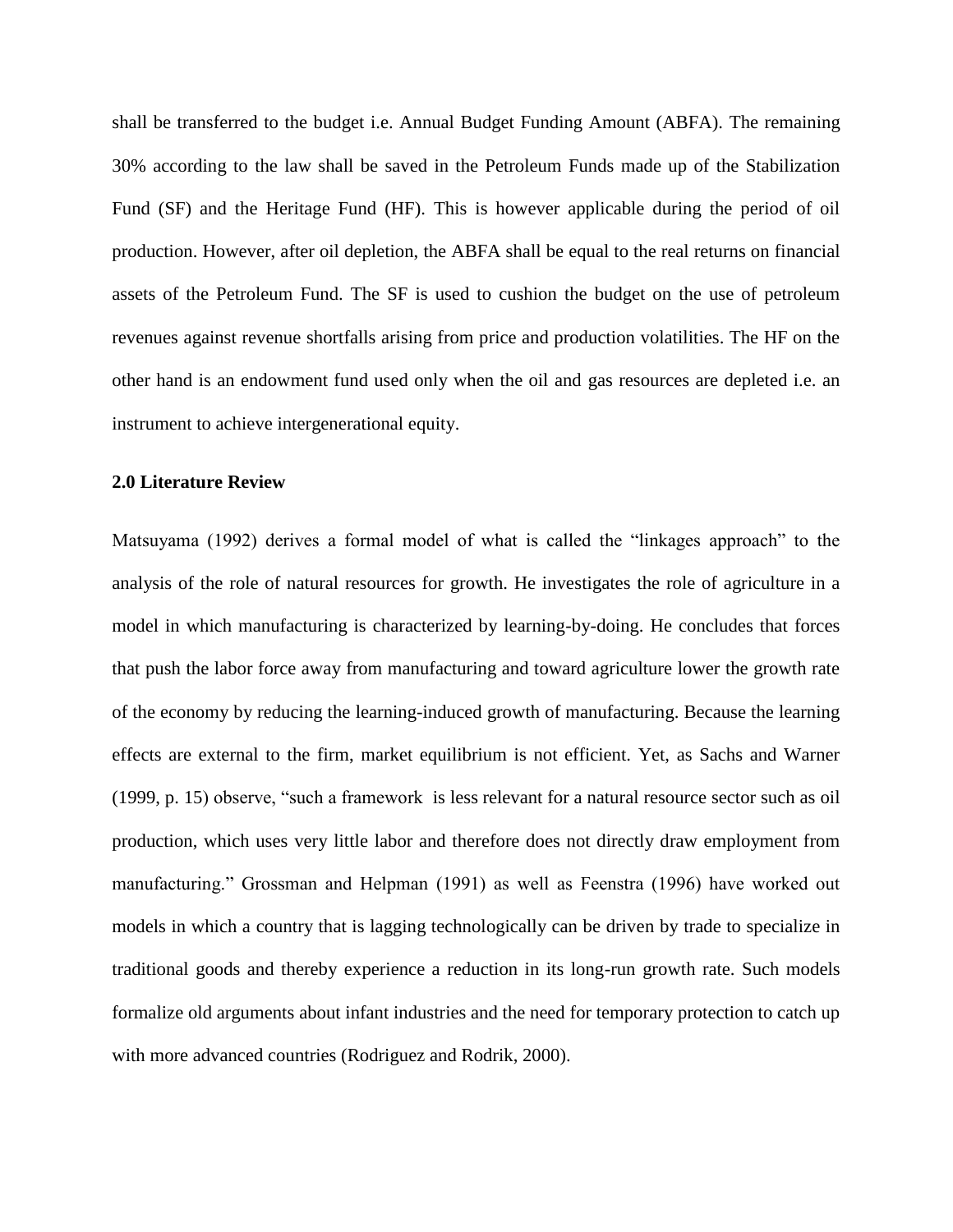Sachs and Warner (1995) find significant evidence that there is a negative relation between resource and per capita growth. Davis (1995) presents evidence that the resource curse is not a general problem.

In considering the role of natural resource in economic development (Jannson, 1994) suggests that there is a need to assess the ecologically sustainability of the resource, the equitable distribution of the resource benefits between the current and the future generations, and the consideration of the environment and species. Again, Auty (1994) believes that the role of natural resources in development can be positive or negative due to policies, level of development and the type of resources.

However, this has not been the case in most oil producing countries especially in Africa. Sachs and Warner (1995) propound a paradoxical hypothesis that seems to imply that oil abundance is a limit to economic growth. The hypothesis stipulates that resource endowed countries perform poorly than the less endowed ones (Tiago et al., 2010). Oil resource is therefore a curse instead of blessing. Atkinson (2003) posits that the inability of resource rich countries to translate resource wealth into development may be the source of the curse. According to the literature on natural resource economics, there are four channels through which natural resources become a curse. First is the Dutch disease (Corden and Neary, 1982). The second is rent seeking (Collier and Hoeffler, 2004), institutional failures (Mehlum et al, 2006) and the type of natural resource (Boschini et al 2007). This literature informs that resource scarce economies often outperform their resource rich counterparts with higher growth rates, thus, natural resource abundance inhibits growth. This paradoxical hypothesis suggests a shift from the classical conception of the growth enhancing effect of rich natural resource endowments to a growth inhibiting effect termed as the 'Resource Curse'.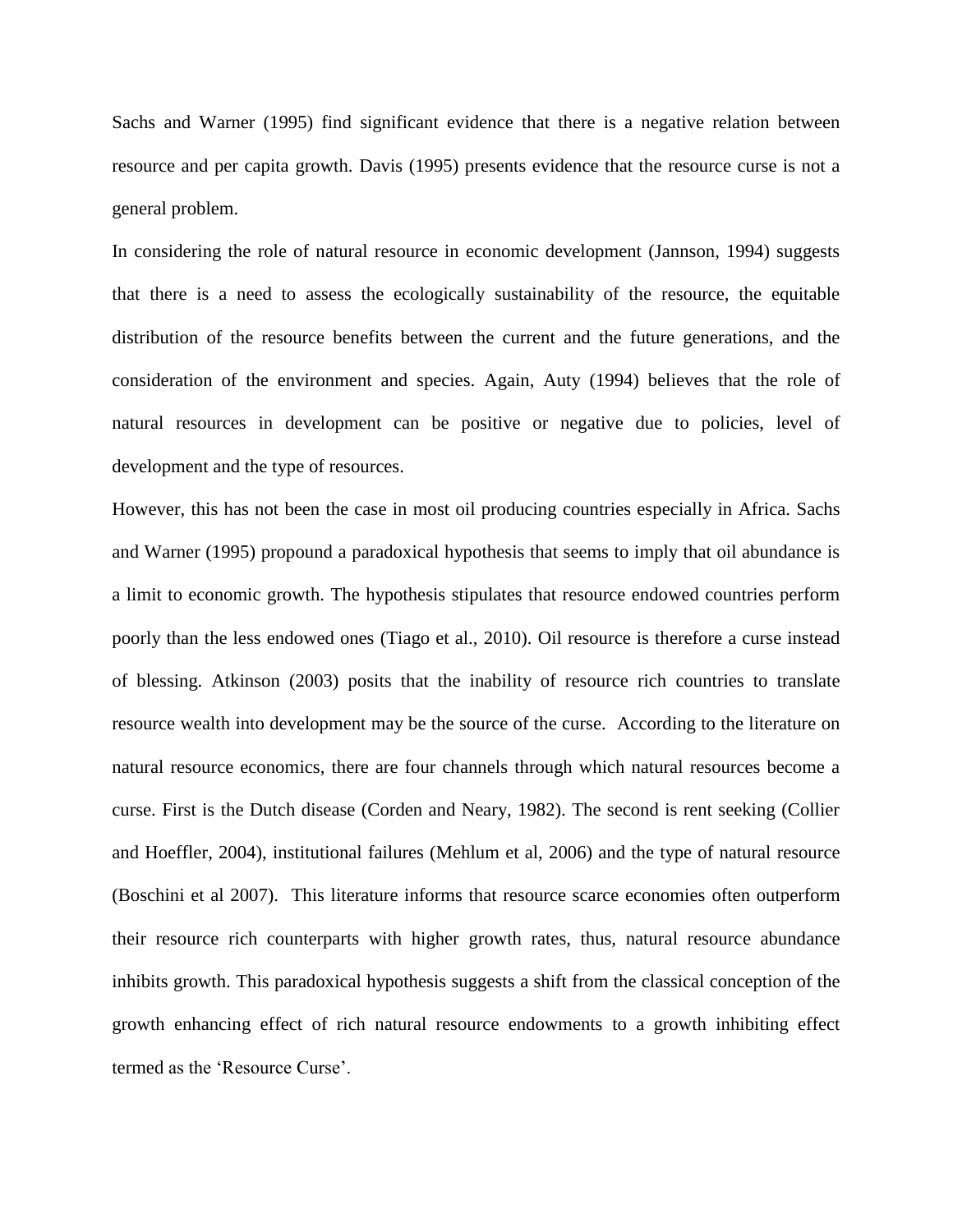Often times, policy makers seem to partly attribute their inability to translate resource rents to growth to the peculiar qualities of such rents. For instance, Barnett and Ossowski, (2002) suggest that oil revenues are volatile, exhaustible, and uncertain and largely come from abroad. Countries that depend heavily on natural resources experience fluctuations in income since the price of most of these resources are determined on a volatile international market (Murshed, 2004). Due to this, it becomes challenging to have long term development plans especially if the country relies heavily on resource revenues. This means issues of intergenerational and intragenerational development should be central in policy design in oil producing countries to achieve sustainable development.

Mellor (1995) showed that growth of agriculture in countries that have natural resources is more retard than growth consequent of industry in countries without natural resources. Ogbonna *et al.*,(2013) examined the impact of crude oil discovery, exploitation and exportation on the agricultural commodity export in Nigeria. The study sought to evaluate how the discovery and exportation of crude oil has impacted on the production and export of agricultural output by employing annual time series covering the period 1970-2011.The results of the study revealed that in the long run oil exports tend to weaken Agricultural output. Specifically, a 1% increase in oil exports led to the reduction in agricultural commodity export by 16%. The study therefore revealed as Nigeria produces more oil, the lower the output and less competitive the agricultural sector becomes.

Sekumade (2009) contributed the effect of crude oil production in Nigeria by analysing the impact of quantity of oil produced and value of oil exports on five major agricultural export commodities(cocoa, cotton, palm kernel, palm-oil and groundnut) in Nigeria. The study made use of annual data covering the period 1970 to 2003 and was obtained from the Central Bank of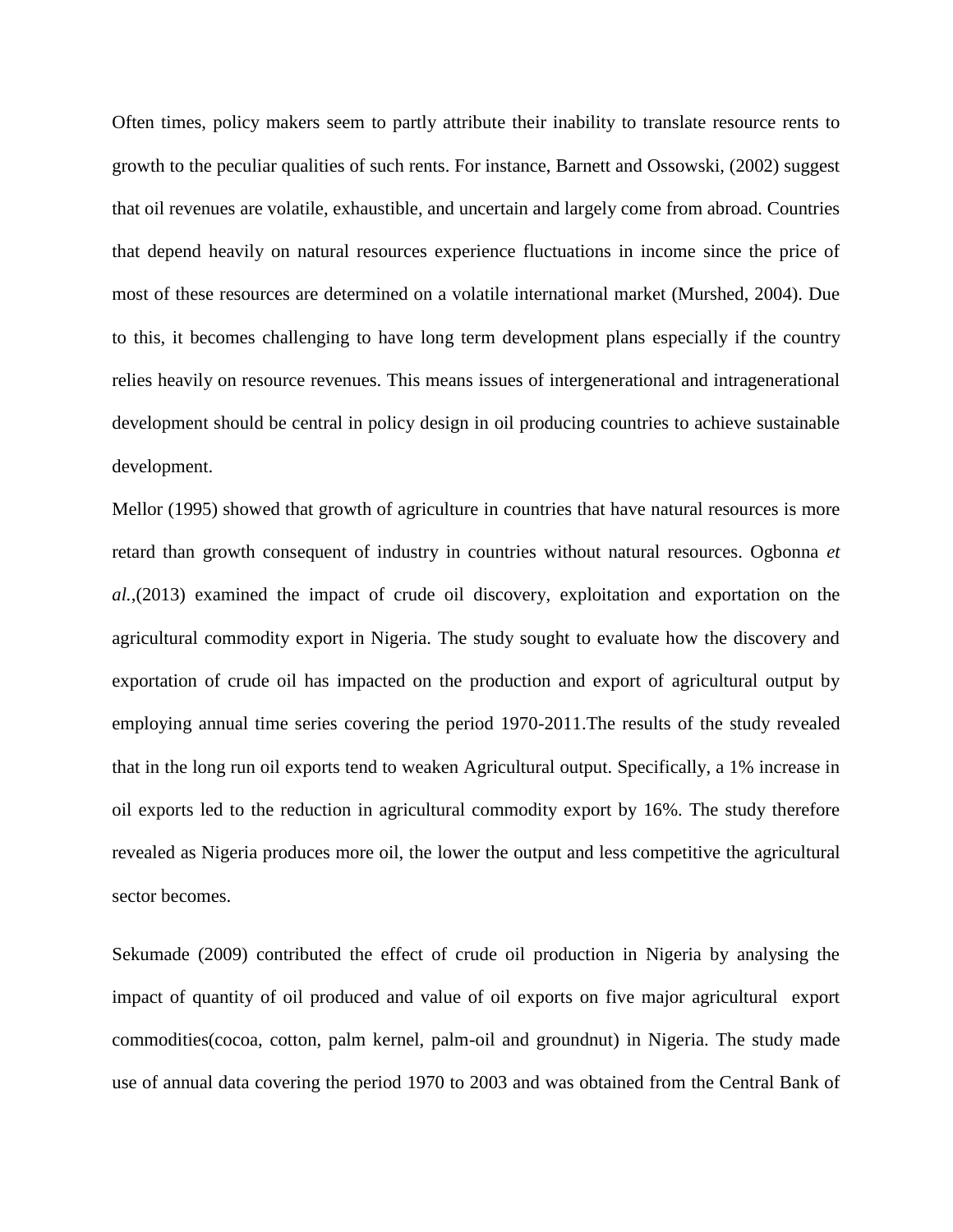Nigeria and the Federal Office of Statistics' annual abstract of statistics. The author quantity of crude oil production and the value of crude oil exports lagged by 2 years had a negative effect on cocoa and cotton production. The quantity of palm oil and groundnut produced was negatively affected by the quantity of crude oil produced. The result suggests that as Nigeria produces more crude oil, the quantity of cocoa, cotton and palm oil produced tends to decrease. The study also revealed that a sustained increase in production and exportation of crude petroleum will lead to a decrease in the production of palm kernel. That notwithstanding the study further revealed that a sustained increase in importation of crude oil will result in high production of palm kernel.

In Iran, Mehdi and Reza (2011) also investigated the relationship between oil exports and agricultural value addition. The data were collected from 1961 to 2006 and the method of data analysis was based on the Auto Regressive Distributed Lag (ARDL) and Error Correction model. The key assumption underlying the study was that the total production in the economy is divided into two sections: production for inside and production for exports. The authors showed a significant long run relationship between oil export and agricultural value added. In the long run, a 1% increase in oil export rate led to a 13% decrease in agricultural value added. Therefore oil exports have negative effects on agricultural value added and is regarded as an important factor in Iran's agricultural value added.

## **3.0 Data and Methodology**

This chapter investigates the factors influencing agricultural output in Ghana. The study specifically seeks to ascertain whether oil production is contributing to the declining agricultural production in Ghana. The study therefore applies the stepwise regression, a dynamic generalized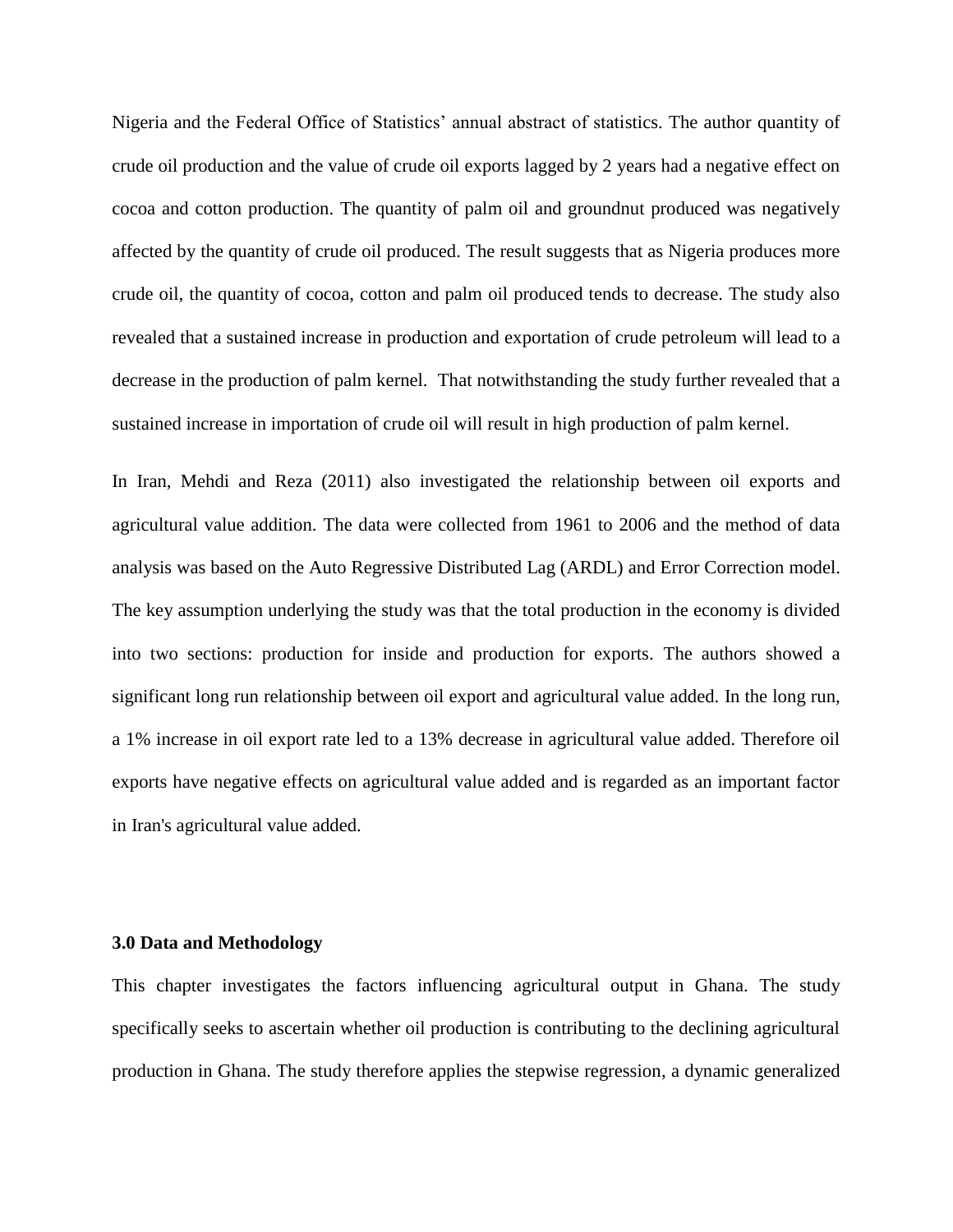method of moments and a quadratic hill climbing model to study the relationship between oil rents and agriculture growth in Ghana whiles controlling for other factors.

$$
AVt = f(ALt, RFt, ORt, Yt)
$$
 (1)

Where AV is agricultural value added, AL is Agricultural Land, OR is oil rent K and Y is Gross Domestic Product. All the data were obtained from World Bank Development Indicators. The estimated period for the study is 1992 to 2013.

$$
av_t = \alpha_0 v_{t-T} + \alpha_1 \sigma r_t + \alpha_2 al_t + \alpha_3 y_t + \alpha_4 r f_t + \varepsilon_t
$$
\n(2)

## **4.0 Results and Discussions**

We begin the analysis by following standard econometric procedures in considering the relationship between oil revenues and agriculture output. Firstly the ADF Fisher unit root test proposed by (Maddala and Wu, 1999) is applied. This is followed by 3 regression methods, Step-Wise, dynamic generalized method of moments, and the Quadratic Hill Climbing. Table 1 repots the results of the regression analysis.

#### **Table 1 results of the regression analysis.**

| <b>Variable</b> | <b>Step-Wise</b>  | <b>Dynamic GMM</b> | <b>Hill</b><br>Quadratic |
|-----------------|-------------------|--------------------|--------------------------|
|                 | <b>Regression</b> |                    | <b>Climbing</b>          |
| AL              | 0.47              | $2.27*$            | 1.88*                    |
|                 |                   |                    |                          |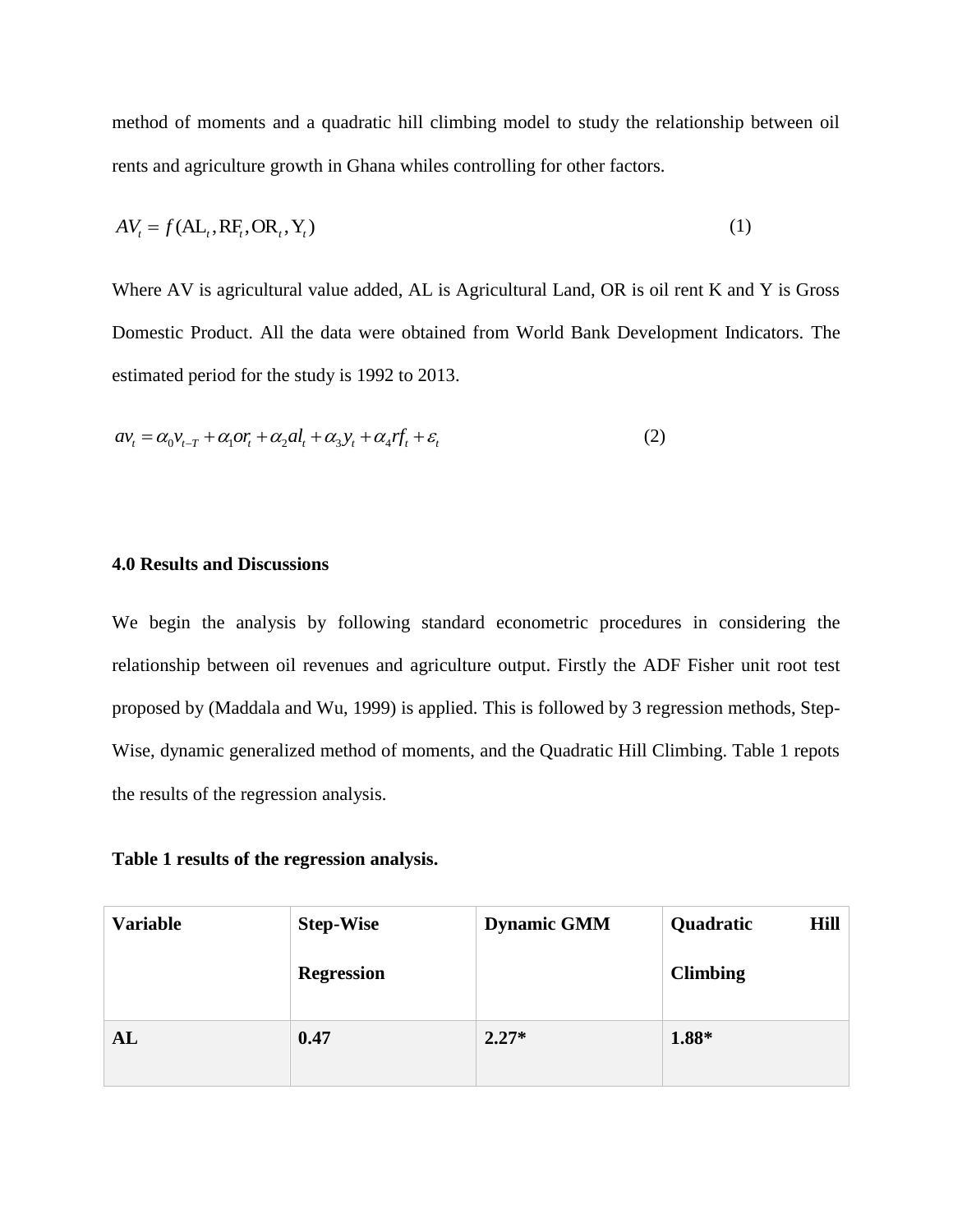|             | (0.474051)     | (0.746406) | (0.958469)     |
|-------------|----------------|------------|----------------|
| RF          | 0.24           | 3.26       | $0.37*$        |
|             | (0.474051)     | (1.106208) | (0.557364)     |
| <b>OR</b>   | $-0.44*$       | $-0.03*$   | $-0.005*$      |
|             | (0.023968)     | (0.049933) | (0.048894)     |
| $\mathbf Y$ | $0.92*$        | $0.32*$    | $0.86*$        |
|             | (0.060109)     | (604887)   | (0.073830)     |
| $AV(-1)$    | $\blacksquare$ | $0.86*$    | $0.85*$        |
|             |                | (0.073742) | (0.851448)     |
| $\mathbf R$ | 0.99           | 0.93       | $\blacksquare$ |
| <b>DW</b>   | 1.5            | 1.6        | $\blacksquare$ |

Where  $*$  is significant

Analysis of three models indicate an inverse and significant relationship between oil rents and agriculture output in Ghana. The Stepwise model reveals that any 1% increase in oil rents reduces agriculture output by 0.44%. The dynamic GMM and the Quadratic Hill Climbing models also showed an inverse relationship between oil rents and agriculture outputs. All these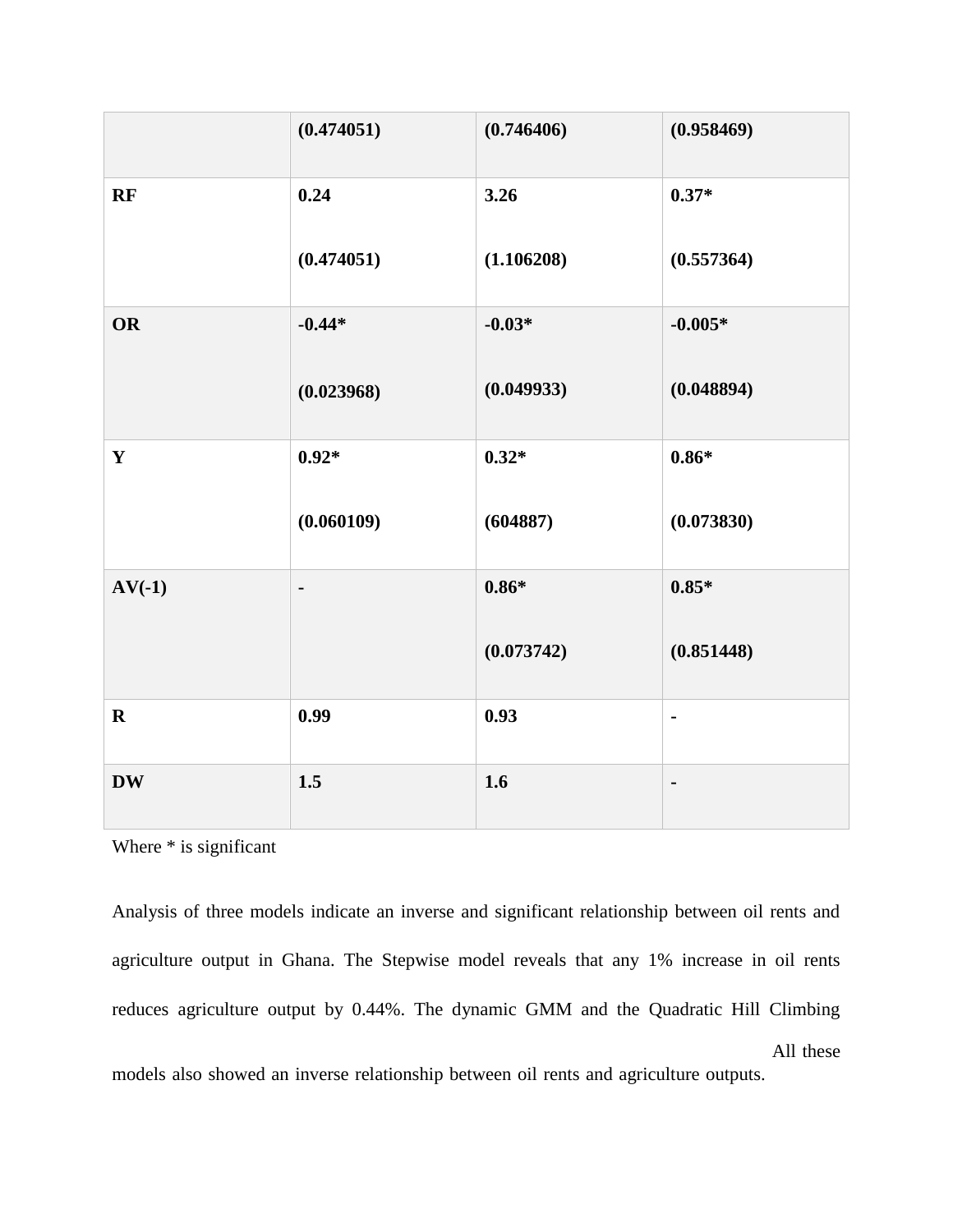factors put together could likely contribute to the abysmal performance of the agricultural sector. Further, the availability of agriculture land has positive relationship with agriculture output. This finding brings to the fore two important policy issues affecting agriculture lands. That is the issue of small scale mining and real estate development. In both the Southern and Northern parts of Ghana, agricultural lands are being sacrificed for unsustainable mining. If not checked, this can worsen Ghana's food imports. On average, any 1% increase in agriculture land increase agriculture output by 2.08%.

Also, all the three models indicate that GDP have a positive relationship with agricultural output. The implication of this result is that as the economy grows, people's income increases they tend to purchase agricultural commodities to meet their food needs which leads to higher producer (farmer) income. This increased income makes it possible for farmers to expand their farm size and patronize other yield enhancing inputs such as fertilizers in order to produce more agricultural goods.

# **4B. Increased Oil Revenues and Declining Agriculture Output**

Three main factors may have accounted for the inverse relations between oil revenues and agriculture output. These are discussed as follows:

4Bi. Inconsistencies of oil revenues investment in agriculture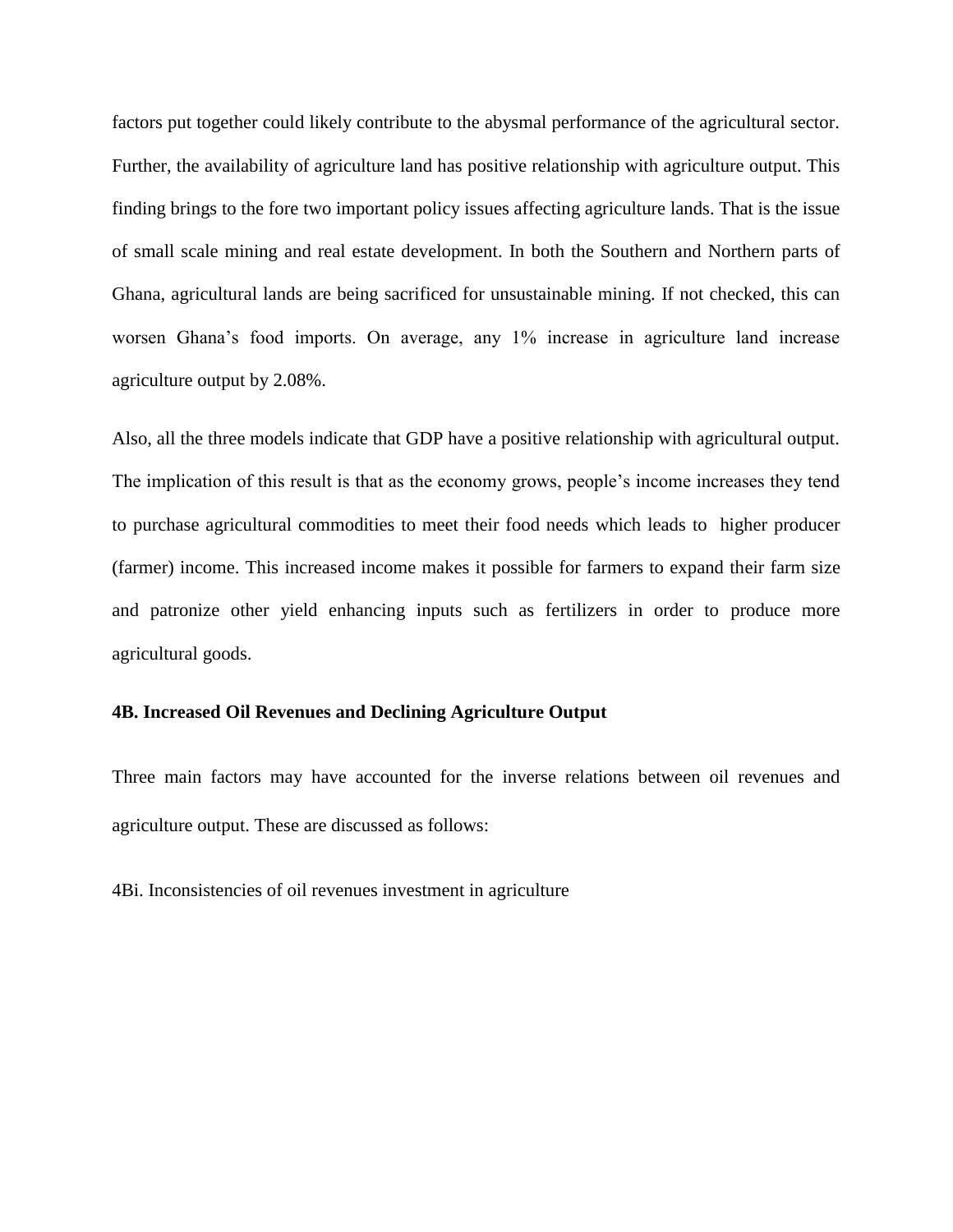

# **Figure 4: Allocation to agriculture as percentage of total oil revenue allocation to agriculture**

In the 2016 budget,  $\mathcal{C}284$ , 450, 130 representing 28% of the ABFA was allocated to agriculture in 2016. In 2013, the total allocation to the agriculture sector was 2.5%, and 31% to agriculture in 2014 and 2.7% of ABFA was allocated to agriculture in 2015. This trend suggests that allocation to the agriculture sector has been intermittent and can affect sustainable investment.

# **4Bii.Missapplication of agriculture receipts to other sectors**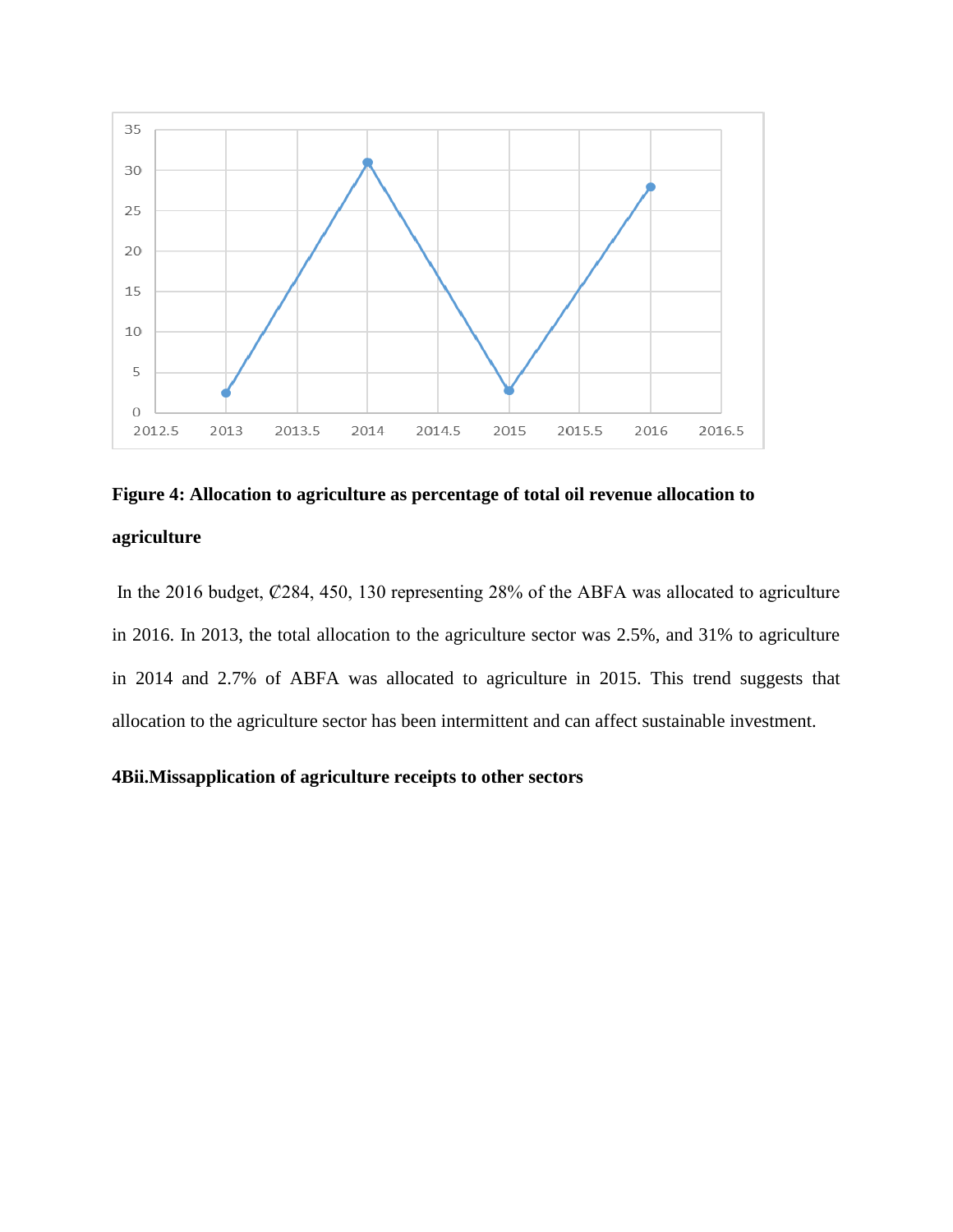

Figure 5.0 Allocation of Oil Revenues to Agriculture in 2014

There is the lack of an agricultural investment plan that would serve as a guide to how petroleum revenues and other revenues allocated to the sector are utilized. It is therefore not surprising that revenues allocated to the sector are spent anyhow and therefore does not have the required impact on the agricultural sector. For example, in 2014, the total oil revenues allocated to the agriculture sector in  $\mathcal{C}170,624,179.60$ . Out of this, food, fishery and livestock received 31% whilst a sea defence project received 69%. As to how this huge proportion spent on building sea defence wall enhances agricultural productivity is unknown.

#### **4Ciii. Oil Revenues as Substitutes instead of complement**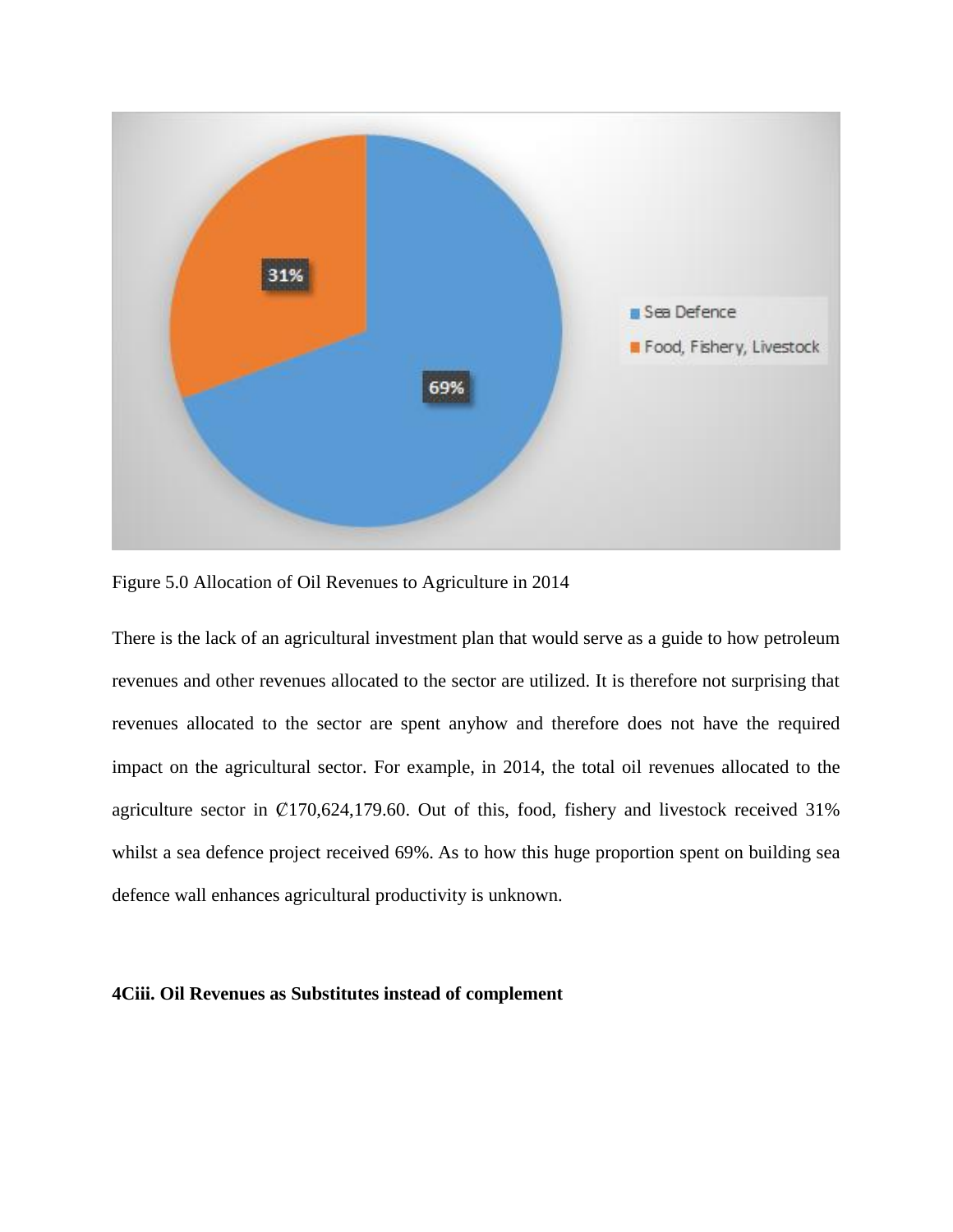Instead of oil revenues used to shore up expenditure deficit in the agricultural sector, it is being used as a supplement. For instance in 2010, actual expenditure on the agricultural sector amounted to  $\mathcal{C}94,158,243$  whiles that of 2015 was  $\mathcal{C}91,539,769.58$ .

#### **5. Conclusion and Recommendations**

Agriculture has long been the backbone of Ghana's economy. In addition, due to its direct interface with rural communities and the poor, it is very important channel to reduce poverty. The funding of Ghana's agriculture sector has been donor-driven. Given the fact that Ghana is now a lower middle income country, donor supports have been diminishing. Revenues from petroleum production therefore provide Ghana the opportunity to shore up the funding deficit in the agricultural. Since the commencement of oil production in Ghana, the growth in the Agricultural sector has been on the decline. Experience other countries show that the competitiveness of agriculture is often undermined by natural resource discovery. Ghana needs to learn from the failures of other resource rich countries by allocating petroleum revenues judiciously towards the modernization of the agricultural sector given its enormous potential in diversifying the economy away the petroleum sector and its critical role in poverty reduction.

In view of this, the following recommendations are proffered;

 $\triangleright$  Projects selected to be funded from oil revenues in the agriculture sector should be based on research and guided by financial plan with clear timelines and growth targets that guides oil allocation to the sector to manage the volatility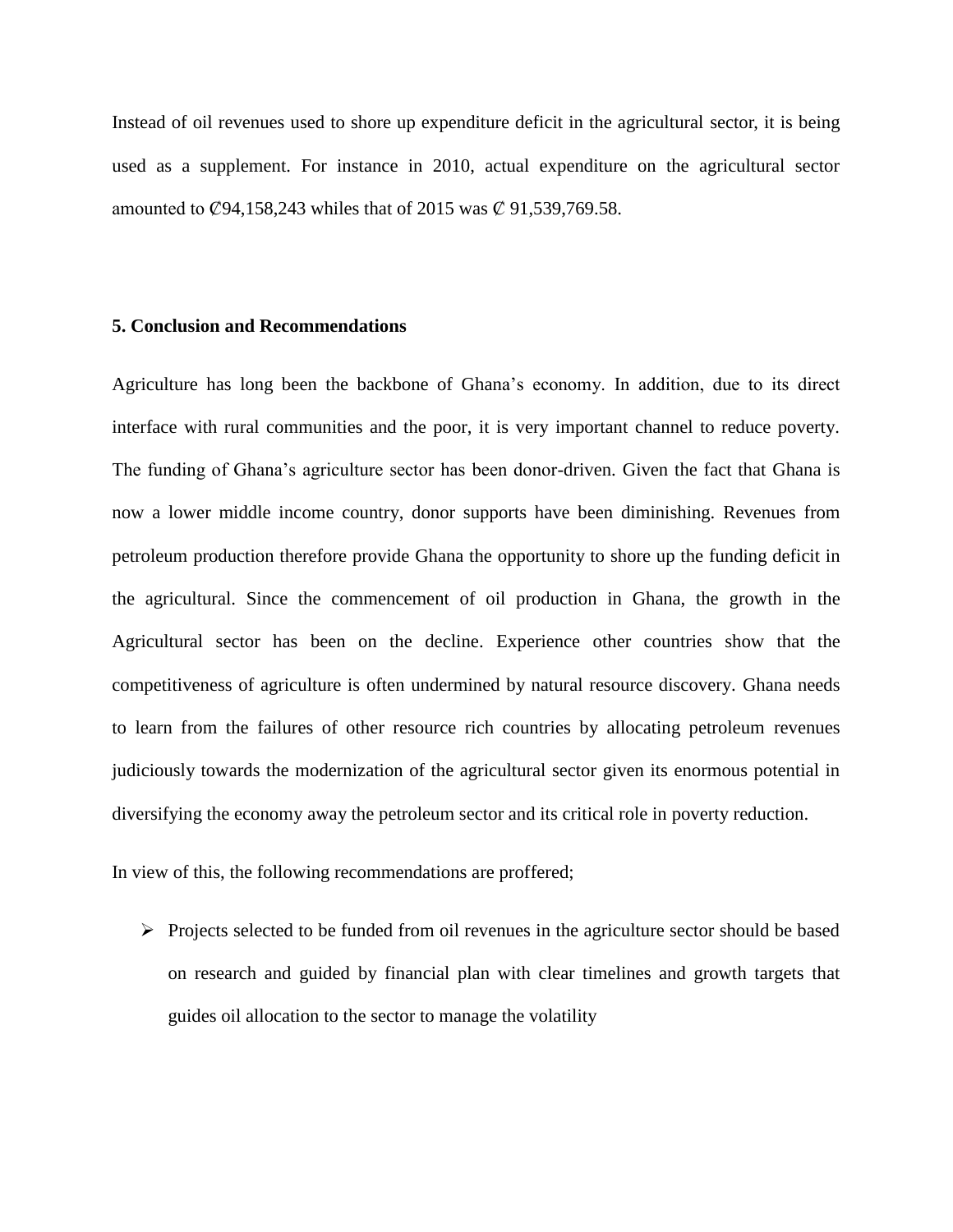- $\triangleright$  In order to enhance the quality of investment in the agriculture sector, there should be timely allocation of project funds, fertilizers, seeds and effective monitoring.
- $\triangleright$  In order to minimize the exposure of the sector to volatility, oil revenues should supplement traditional government allocation to agriculture and not as a substitute
- Section 21(5) of the Petroleum Revenue Management Act 2011 (ACT 815) requires the Government to prioritize not more than four (4) areas for the use of ABFA. This implies that government could limit its priorities to one or two areas. Agriculture and another important sector especially with the advent of GIIF
- $\triangleright$  There should be enough incentives to encourage private investments in the agriculture value especially in storage, irrigation, transportation and food and meat processing.
- Annual Petroleum Reports or the Reconciliation Report should highlight the status of all projects funded with oil revenues.
- $\triangleright$  To encourage effective monitoring, local authority and citizens should know oil funded projects and should be empowered to monitor and report progress of projects funded with oil revenues.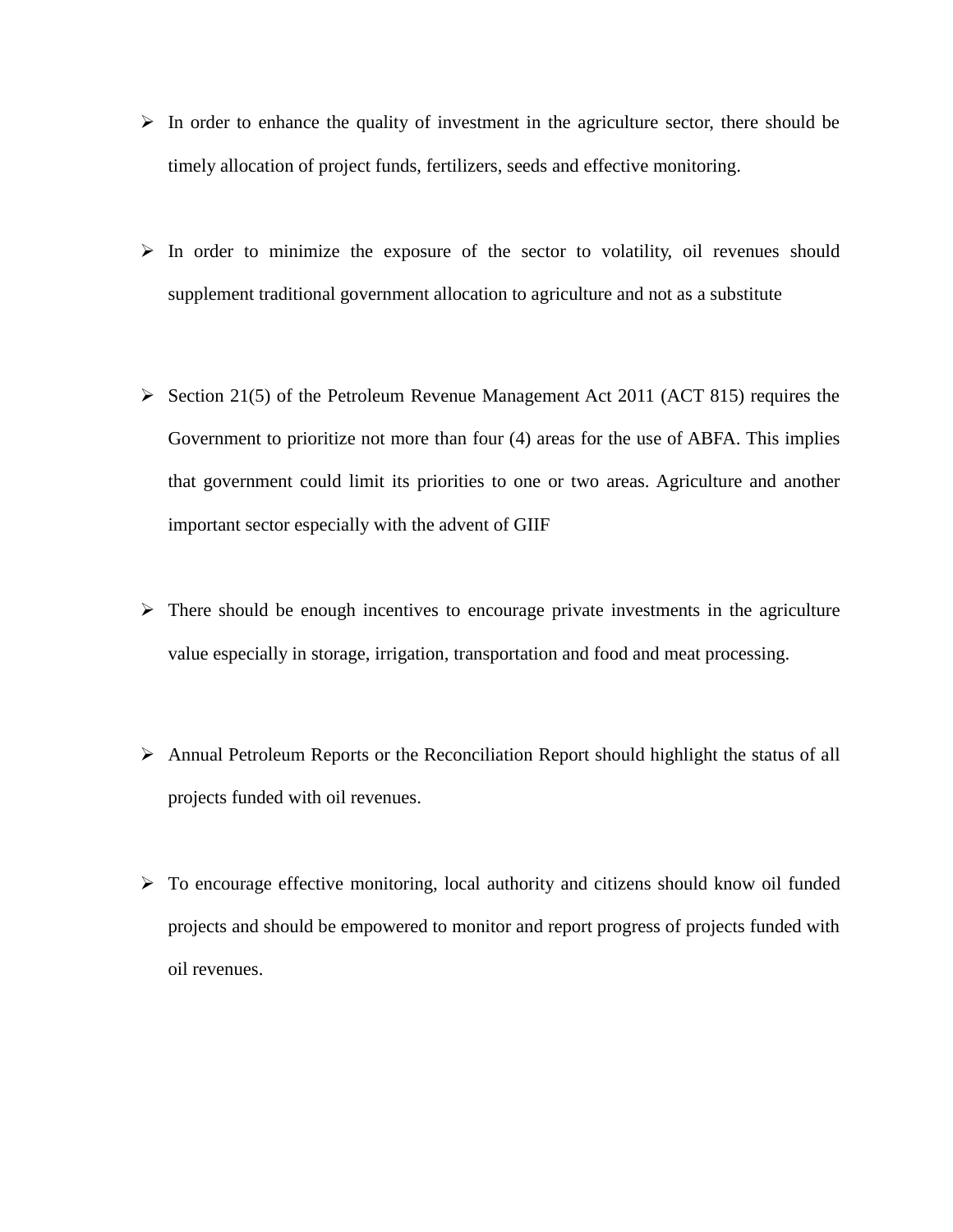# **References**

Africa Centre for Energy Policy, Oil for Agriculture Campaign, 2015

Aryeetey, E., Devarajan, S., Kanbur, R., & Kasekende, L. (Eds.) (2012) The *Oxford companion to the economics of Africa*. Oxford University Press

Barnett, S., & Ossowski, R. (2002) *Operational aspects of fiscal policy in oil-producing countries International Monetary Fund*

Becker, C. (2009), *Sustainability Ethics and Sustainability Research*, Habilitation Thesis, Technical University of Kaiserslautern.

Barbier, E. B. (2007). *Natural resources and economic development*. Cambridge University Press.

Boschini, A., J. Pettersson, and J. Roine (2007). Resource Curse or Not: A Question of Appropriability. Scandinavian Journal of Economics 109(3), 593.617.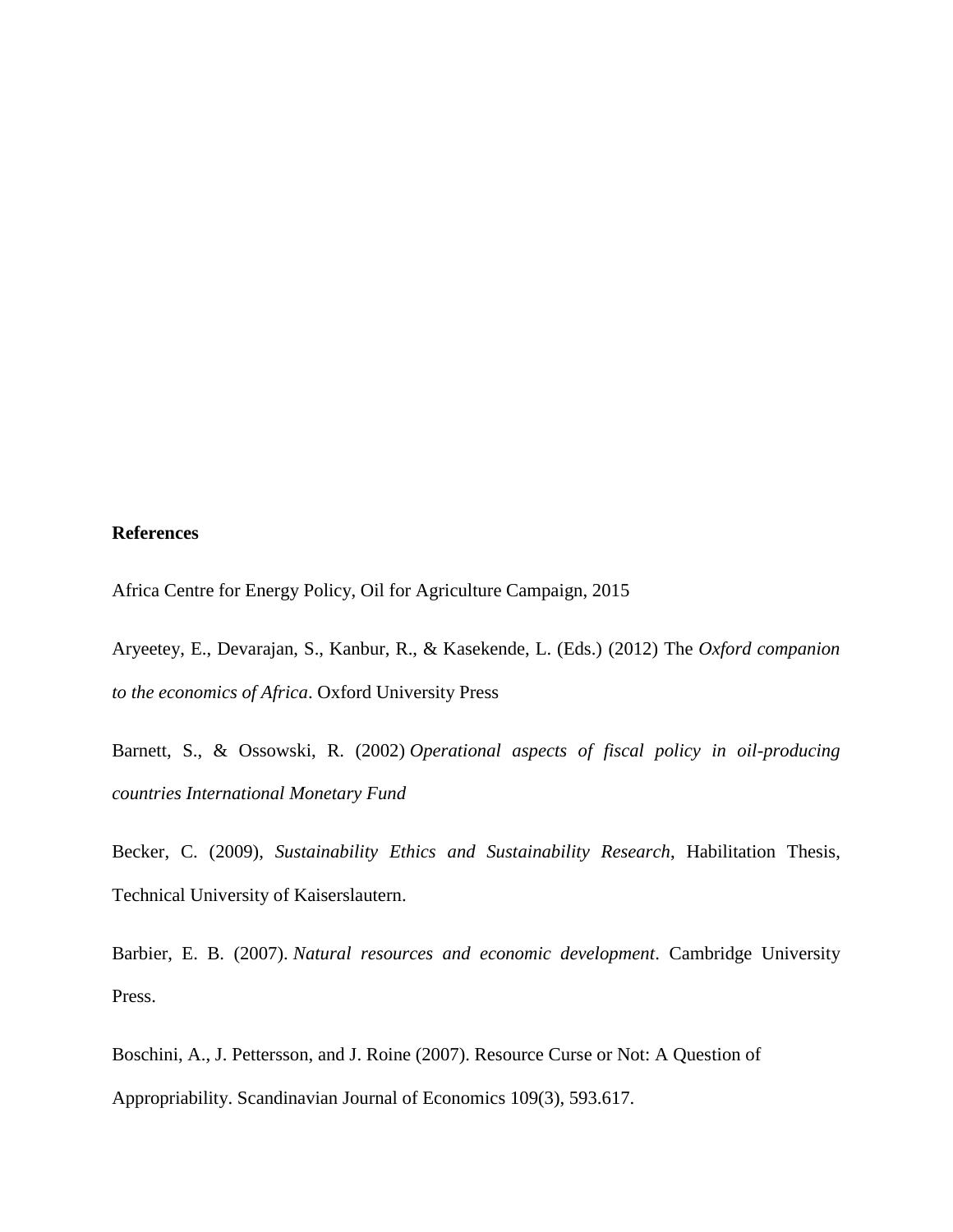Bravo-Ortega, C., J. De Gregorio, and D. Paraguay (2005). The Relative Richness of the Poor? Natural Resources, Human Capital, and Economic Growth. The World Bank: Policy Research Working Paper Series 3484.

Brunnschweiler, C. N. and E. H. Bulte (2008). The Resource Curse Revisited and Revised: A Tale of Paradoxes and Red Herrings. Journal of Environmental Economics and Management 55(3), 248.264.

CAIRNES, J. E. (1859), "The Australian Episode", Frazer's Magazine, reprinted in Taussig, F. W. (ed.), Selected Readings in International Trade and Tariff Problems, New York: Ginn and Company, 1921.

Dessus, S., Medvedev, D., Land, B., Bain, K., Kwawukume, S., Andrade, M., & Costain, C. (2009). Economy-wide impact of oil discovery in Ghana. 47321-gh. *World Bank*.

Esfahani, H. S., K. Mohaddes, and M. H. Pesaran (2009). Oil Exports and the Iranian Economy. Cambridge Working Papers in Economics 0944.

Gylfason, T. (2001). Natural Resources, Education, and Economic Development. European Economic Review 45(4-6), 847.859.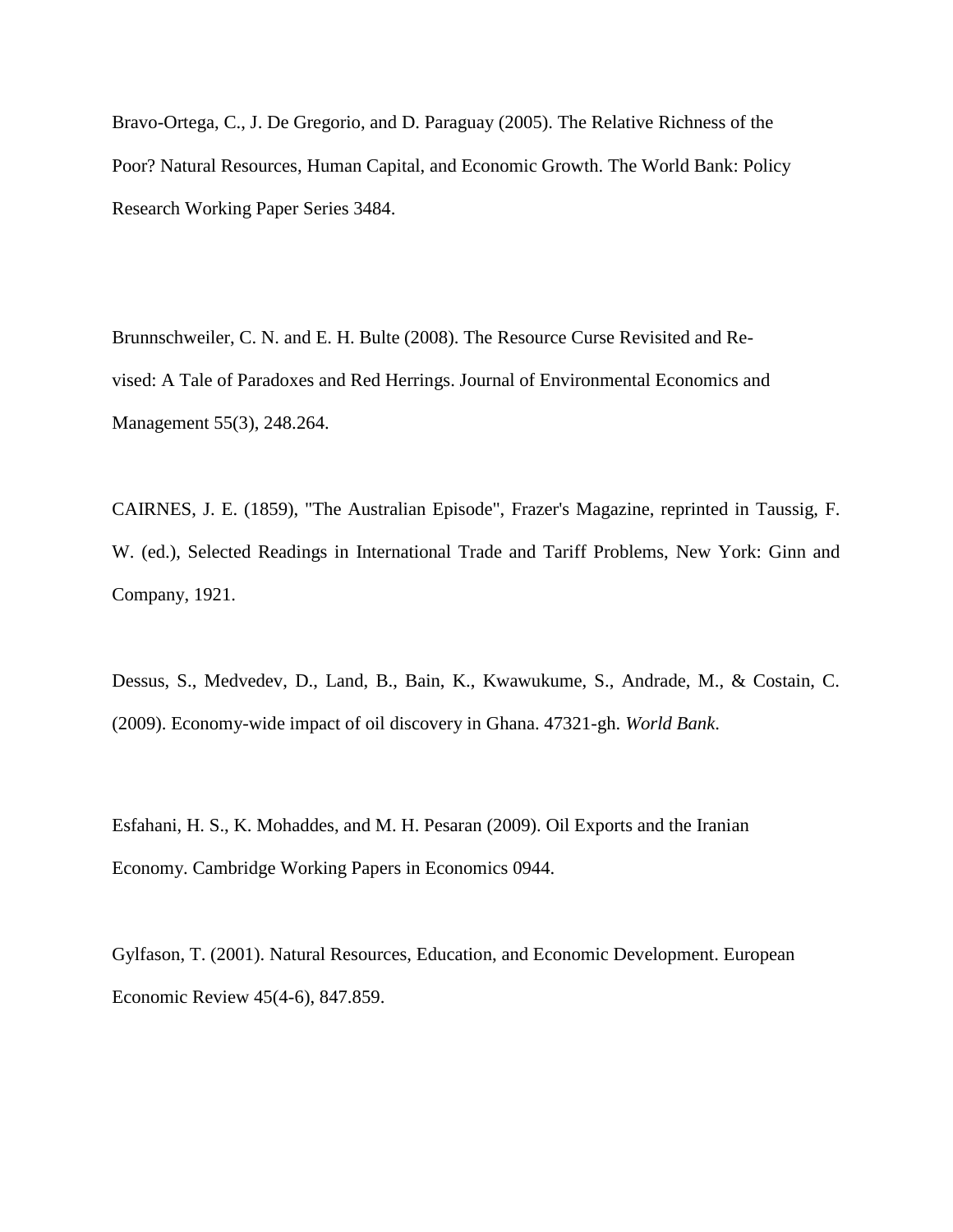Sekumade, A. B. (2009). The effects of petroleum dependency on agricultural trade in Nigeria: An error correlation modeling (ECM) approach. *Sci. Res. Essay*, *4*, 1385-1391.

Mellor, J. W. (1995). Agriculture on the Road to Industrialization, Baltimore MD: Johns Hopkins University Press

Medhi, S. and Reza, M. (2011) A Study Examining the Effect of Oil Exports on Agricultural Value added in Iran. *Journal of Education and Vocational Research.* Vol.2 (1), pp. 10-17.

Ogbonna, I. C., Uwajumogu, N. R., Chijioke, G. and Nwokoye, E.S. (2013). *Oil Exploitation and Agricultural Commodity Export in Nigeria*: *An Empirical Evaluation of the Extent and Impact of the Dutch Disease. Journal of Humanities and Social Science.*Vol. 14(1), pp 01-09

Jansson, A. (1994). *Investing in natural capital: the ecological economics approach to sustainability*. Island Press.

Krugman, P. (1987). The Narrow Moving Band, the Dutch Disease, and the Competitive Consequences of Mrs. Thatcher: Notes on Trade in the Presence of Dynamic Scale Economies. Journal of Development Economics 27(1-2), 41.55.

Pezzey, John. 1992. "Sustainability: An Interdisciplinary Guide." *Environmental Values* 1: 321- 62.